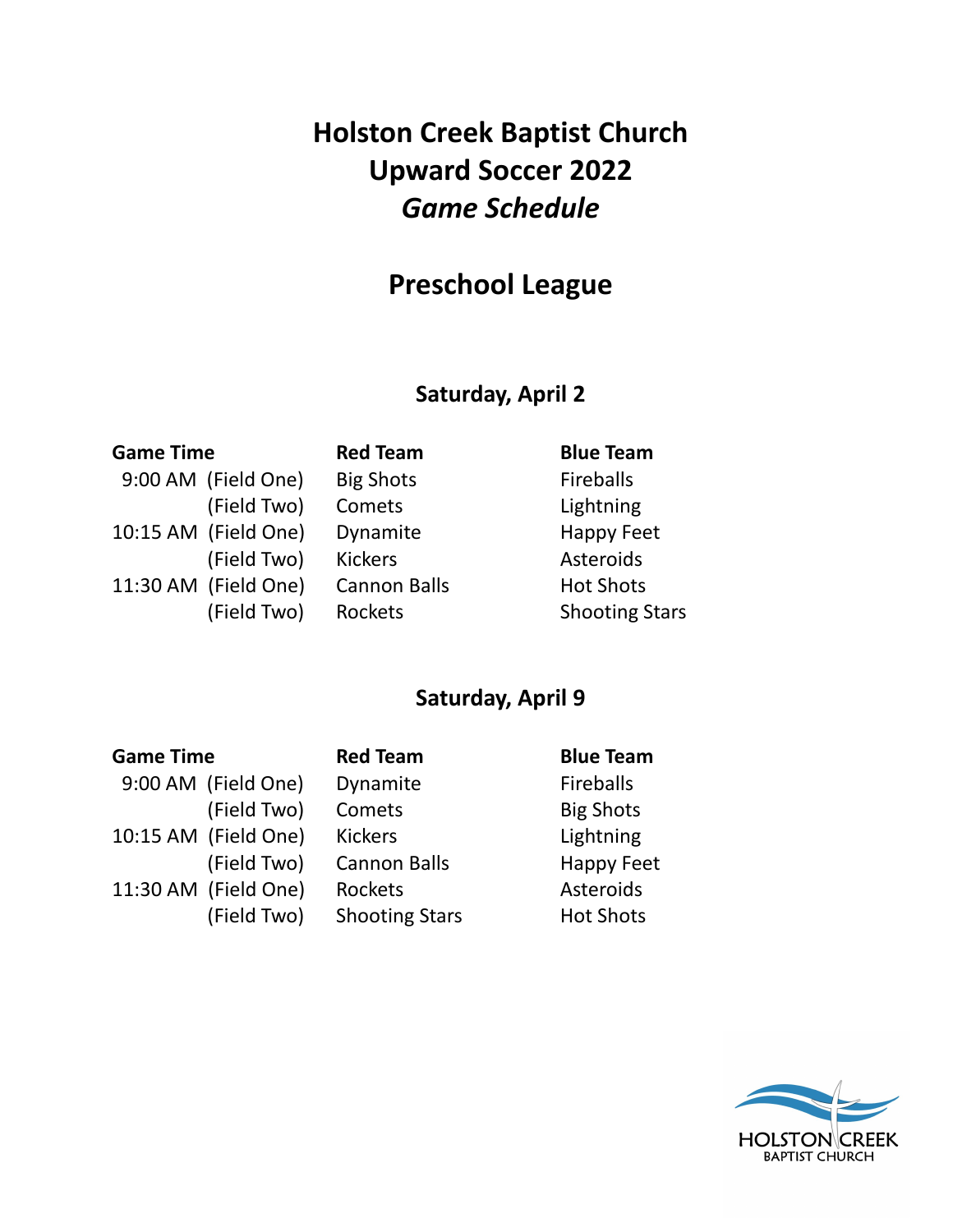## **Saturday, April 23**

| <b>Game Time</b> |                      | <b>Red Team</b>       | <b>Blue Team</b> |
|------------------|----------------------|-----------------------|------------------|
|                  | 9:00 AM (Field One)  | <b>Kickers</b>        | Comets           |
|                  | (Field Two)          | <b>Cannon Balls</b>   | <b>Fireballs</b> |
|                  | 10:15 AM (Field One) | <b>Big Shots</b>      | Dynamite         |
|                  | (Field Two)          | <b>Rockets</b>        | Lightning        |
|                  | 11:30 AM (Field One) | <b>Shooting Stars</b> | Happy Feet       |
|                  | (Field Two)          | <b>Hot Shots</b>      | Asteroids        |

## **Saturday, April 30**

| <b>Game Time</b> |                      | <b>Red Team</b>       | <b>Blue Team</b>  |
|------------------|----------------------|-----------------------|-------------------|
|                  | 9:00 AM (Field One)  | <b>Cannon Balls</b>   | Dynamite          |
|                  | (Field Two)          | Rockets               | Comets            |
|                  | 10:15 AM (Field One) | <b>Shooting Stars</b> | <b>Fireballs</b>  |
|                  | (Field Two)          | <b>Kickers</b>        | <b>Big Shots</b>  |
|                  | 11:30 AM (Field One) | <b>Hot Shots</b>      | Lightning         |
|                  | (Field Two)          | Asteroids             | <b>Happy Feet</b> |

## **Saturday, May 7 (Picture Day)**

### **Game Time Red Team Blue Team**

9:00 AM (Field One) Rockets Kickers 10:15 AM (Field One) Hot Shots Comets 11:30 AM (Field One) Big Shots Cannon Balls

|             | ווכט וכמווו           | DIUC ICAII       |
|-------------|-----------------------|------------------|
| (Field One) | Rockets               | <b>Kickers</b>   |
| (Field Two) | <b>Shooting Stars</b> | Dynamite         |
| (Field One) | <b>Hot Shots</b>      | Comets           |
| (Field Two) | Asteroids             | <b>Fireballs</b> |
| (Field One) | <b>Big Shots</b>      | Cannon Ba        |
| (Field Two) | Happy Feet            | Lightning        |